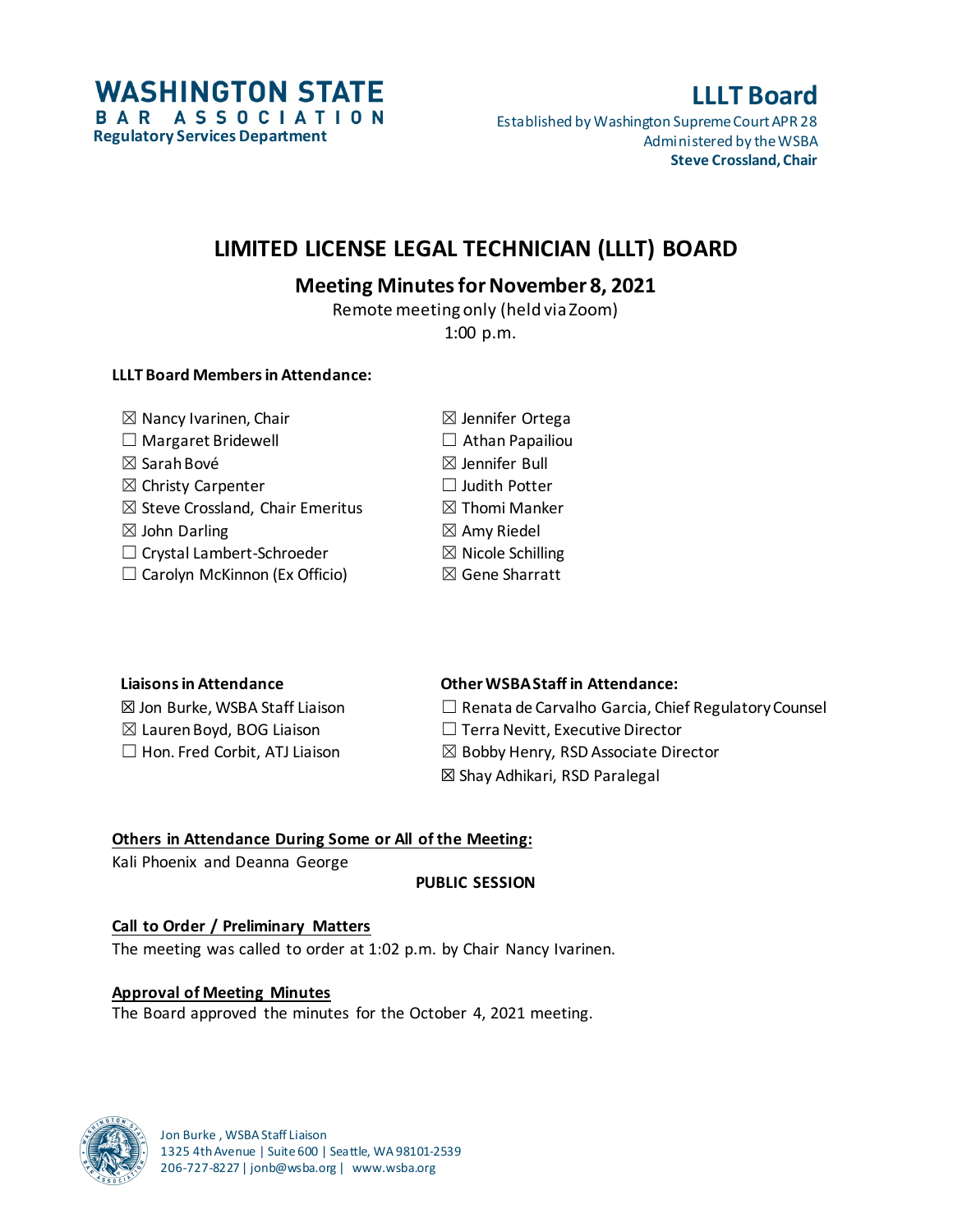#### Page **2** of **3**

#### **Family Law Practice Area Committee Update**

No Updates. Shay Adhikari will be assisting Sarah Bové in establishing meeting dates to discuss the real property form with the committee. Jennifer Ortega stated she can have the Real Property Form draft completed by the week of November 14-20 and will begin circulating the draft among the committee established in today's meeting. Members include: Chair, Sarah Bové; Jen Bull; Nancy Ivarinen; and Christy Carpenter.

#### **Family Law Exam Committee**

The Family Law Exam Committee is ready for the next exam.

#### **APR 28 Discussion - Guardianships**

The Board discussed amendments needed under APR 28, which will include the removal of nonparental custody from areas in which LLLTs may practice because the Supreme Court repealed the non-parental custody statute. The Court enacted new statutes covering minor guardianships and guardianships for adult disabled children. The board will consider whether to seek to authorize LLLTs to practice in these two guardianship areas. Jen Bull informed the Board that there stated that there are significant changes occurring to the guardianship statutes for minors and adult disabled children which will become effective on January 1, 2022. The Board will defer a decision on guardianships until after the new statutes become effective.

The Board discussed the use of a Revocable Power of Attorney forms for Non-Parental Custody. There is an issue of whether this form is acceptable to medical providers/schools.

This topic will also be discussed by the Family Law Practice Area Committee Meeting in December 2021 along with the guardianship topics. Jen Bull will supply information regarding the new process and requirements for minor child guardianships. Nicole Schilling will report on the procedure for adult disable child guardianship.

#### **TAXICAB**

Jon Burke reported that Terra Nevitt is seeking input from Supreme Court Boards regarding the memorandum by the task force analyzing the applicability of WSBA rules and bylaws to those Boards. The memorandum contains a discussion of many issues related to the application of General Rule 12.3

The Board decided to create a committee to discuss the issues in the Taxicab memorandum and report to the Board at the next meeting. The members of the Taxicab Committee include: Steve Crossland (Chair of committee); Jen Bull; Nancy Ivarinen; Sarah Bové; Nicole Schilling; and John Darling. WSBA staff schedule times during the next two weeks for the committee to meet to discuss this matter. The Board does not anticipate providing input to Taxicab until after the LLLT Board's December 6, 2021 meeting. Steve Crossland was assigned to be the LLLT Board's representative to Taxicab.